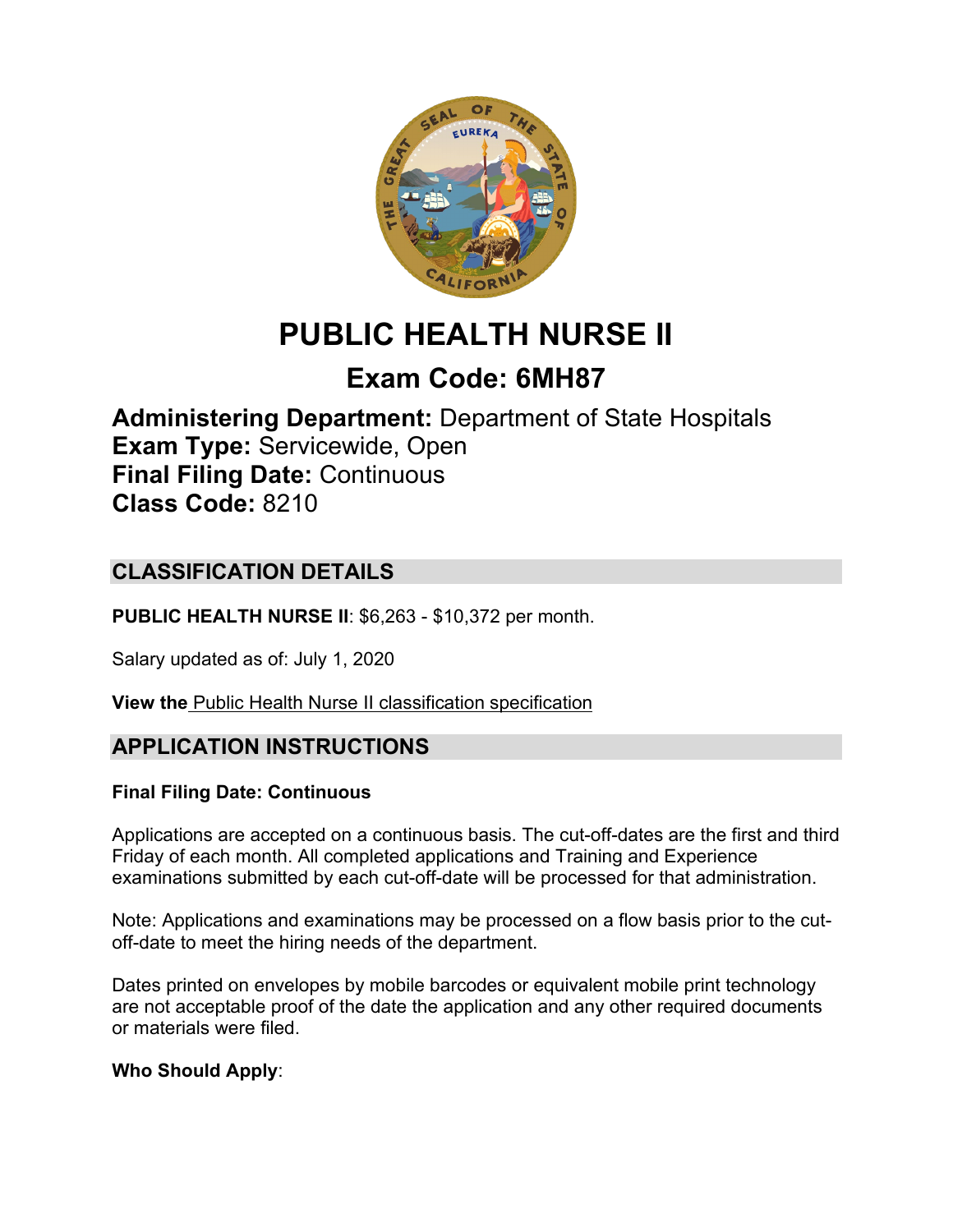Applicants who meet the Minimum Qualifications as stated on this bulletin may apply for and take this examination. Once you have taken this examination, you may not retake it for **six (6)** months.

Unless otherwise stated on this bulletin, you must meet the Minimum Qualifications by the Final Filing Date or cut-off-date stated above.

#### **How to Apply**:

Applicants are required to submit an [Examination Application \(STD 678\),](https://jobs.ca.gov/pdf/std678.pdf) found at [www.calcareers.ca.gov,](http://www.calcareers.ca.gov/) either by mail, in person, or via email to the address listed below.

Once your application has been submitted, you must complete the **Training and Experience (T&E)** following the instructions below under, **Taking the Examination.**

Examination Services staff will screen each application. Applicants meeting the minimum qualifications will be admitted into the examination. **Applicants must submit the STD. 678 as well as the T&E. Failure to do so will result in a delay in the examination process.**

#### **The preferred method to apply is by emailing your STD 678 to:**

#### [PHN2Exams@dsh.ca.gov](mailto:PHN2Exams@dsh.ca.gov)

#### **Electronic signatures are acceptable.**

Indicate the Classification on your Examination Application (STD 678).

You may apply by mail or in person to: Department of State Hospitals – Sacramento Attn: Selection Services Unit, MS-14 1215 O Street Sacramento, CA 95814

In person hours: Monday through Friday, 8am to 5pm (excluding State holidays)

#### **Special Testing Arrangements:**

If you require assistance or alternative testing arrangements due to a disability, please contact the testing department listed in the Contact Information section of this bulletin.

## **MINIMUM QUALIFICATIONS**

Bulletin Date: 7/6/2021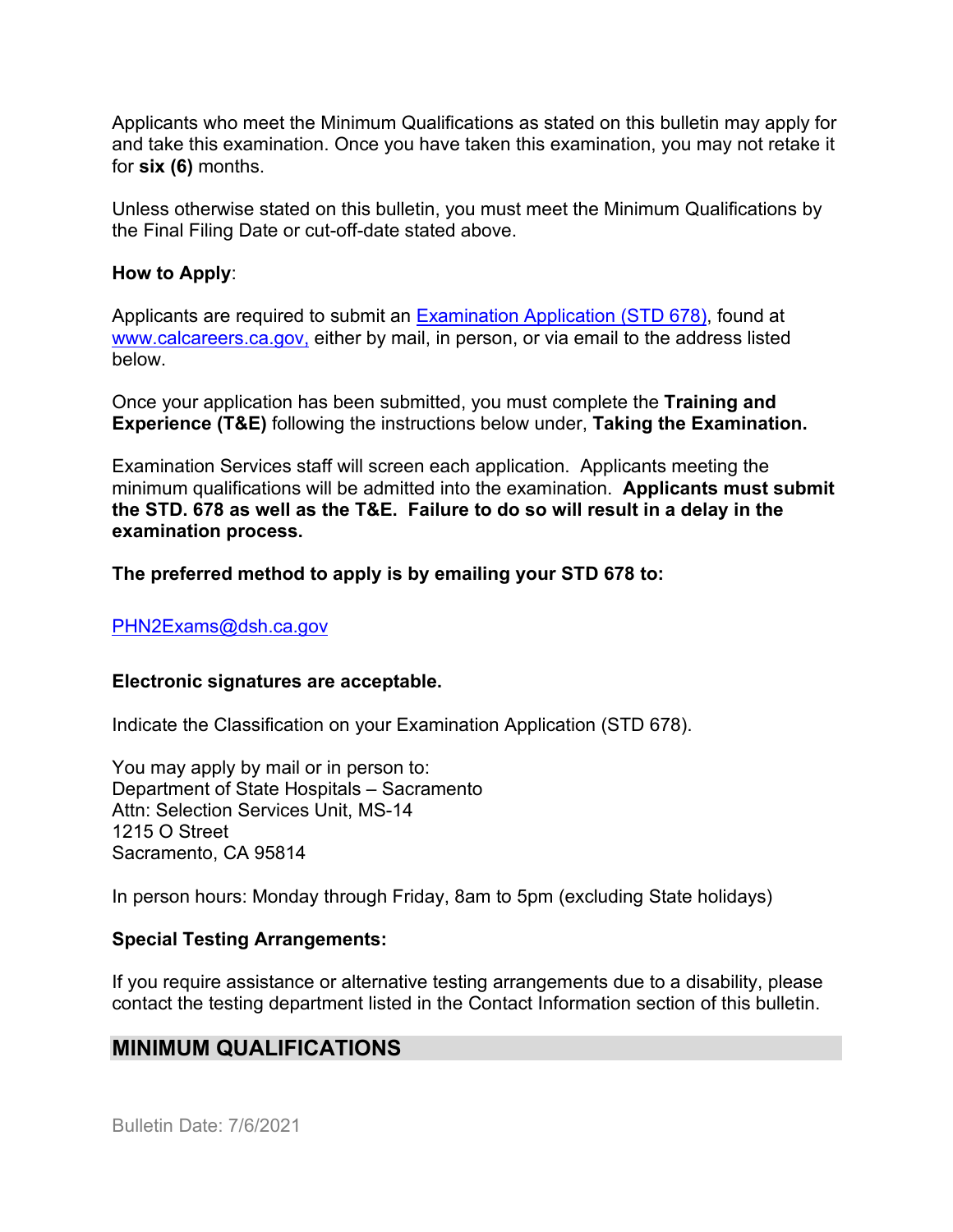All applicants must meet the education and/or experience requirements as stated on this exam bulletin to be accepted into the examination. Part-time or full-time jobs, regardless of whether paid or volunteer positions, and inside or outside California state service will count toward experience.

Possession of a valid license as a registered nurse and a valid certificate as a public health nurse in California. (Applicants who do not meet these requirements will be admitted to the examination, but they must secure the required license and certificate before they will be considered eligible for appointment. and

Either 1 - One year of experience performing the duties of a Public Health Nurse I in the California state service.

Or 2 Experience - Two years of experience as a public health nurse in a generalized public health nursing program; and

Education: Completion of a university or collegiate program of study approved for public health nursing.

## **SPECIAL PERSONAL CHARACTERISTICS**

Tact; pleasing personality and appearance; discretion; willingness to live and work in a rural area or in an institutional facility; willingness to travel.

## **POSITION DESCRIPTION**

Under general direction, to plan and provide public health nursing services for a local public agency contacting with the Department of Health Services for health services; or to provide equivalent services within the Department of Health Services or to another State agency; and to do other work as required.

#### **EXAMINATION SCOPE**

This examination consists of the following components:

**Training and Experience Evaluation –** Weighted 100% of the final score. The examination will consists solely of a **Training and Experience Evaluation.** To obtain a position on the eligible list, a minimum score of 70% must be received.

In addition to evaluating applicants' relative knowledge, skills, and ability, as demonstrated by quality and breadth of education and/or experience, emphasis in each exam component will be measuring competitively, relative job demands, each applicant's: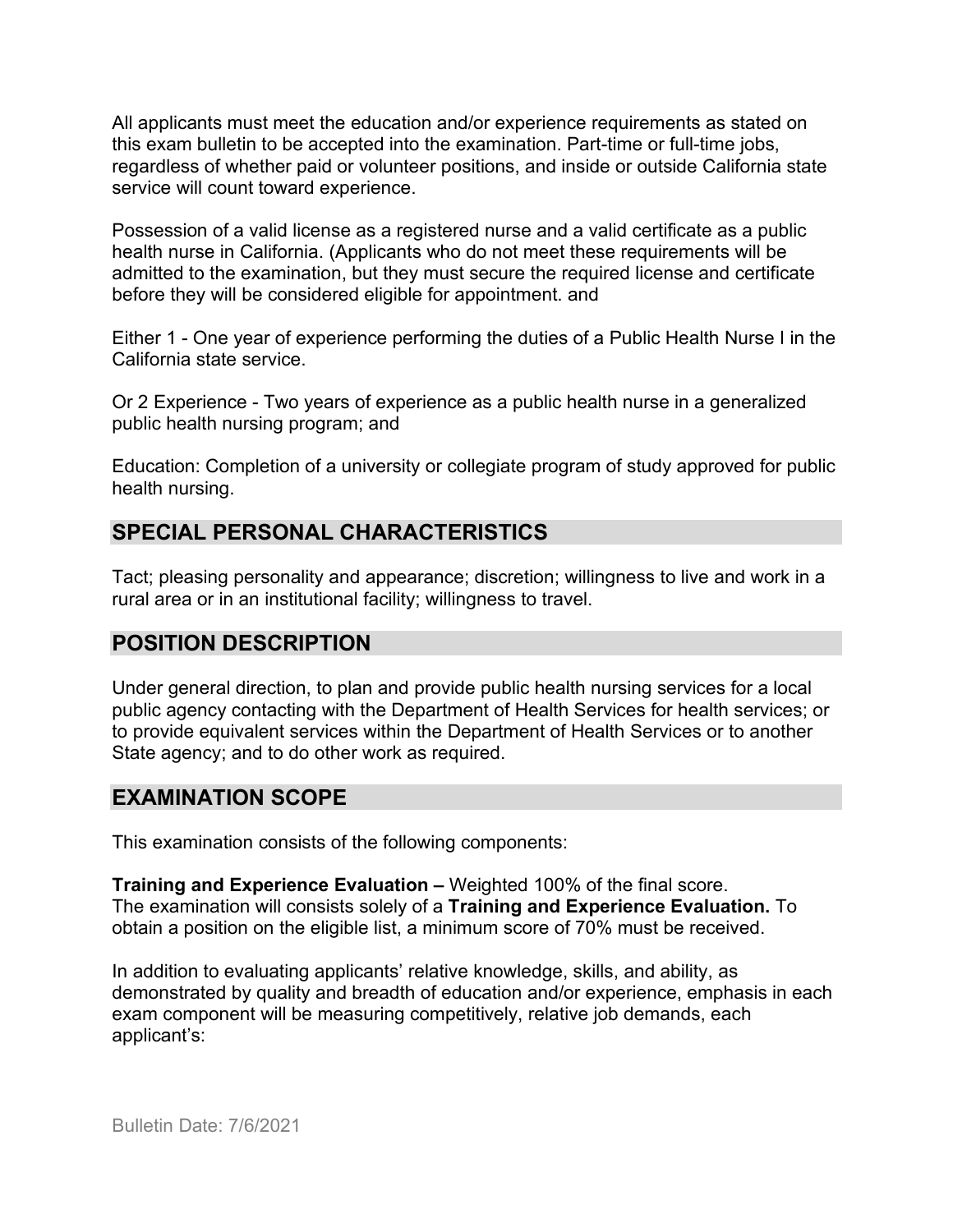Knowledge of:

- 1. Knowledge of principles and practices of nursing as applied to public health practice, and preventive medicine and sanitation.
- 2. Knowledge of community aspects of nursing programs including provisions for continuity of patient care, nursing services in school health programs, and nursing care in the home including teaching the preventive aspects.
- 3. Knowledge of causes and means of transmission and methods of control of communicable diseases, including tuberculosis and venereal disease.
- 4. Knowledge of child growth and development and procedures involved in promoting maternal and child health and in providing for health needs of the school child.
- 5. Knowledge of principles and purposes of public health programs.
- 6. Knowledge of environmental, sociological, and psychological problems encountered in carrying on a rural health program.
- 7. Knowledge of current literature and trends in public health nursing.
- 8. Knowledge of work of other social and health agencies and functions of other professions as related to public health nursing.
- 9. Knowledge of sociological and emotional problems involved in care of handicapped and crippled children and other afflicted persons and those accompanying the occurrence of tuberculosis, venereal disease, and chronic diseases.
- 10.Knowledge of principles of mental health.

Ability to:

- 1. Ability to exercise independent judgment and plan, organize, and carry out community public health nursing activities in a local area or in an institution.
- 2. Ability to work effectively with individuals or families to assist them in satisfactory solution of health problems.
- 3. Ability to provide leadership in community health programs.
- 4. Ability to secure the cooperation of and work effectively with individuals and agencies.
- 5. Ability to analyze situations accurately and take effective action.
- 6. Ability to speak and write effectively.

## **ELIGIBLE LIST INFORMATION**

A Servicewide, Open eligible list for the **PUBLIC HEALTH NURSE II** classification will be established for use by all state agencies.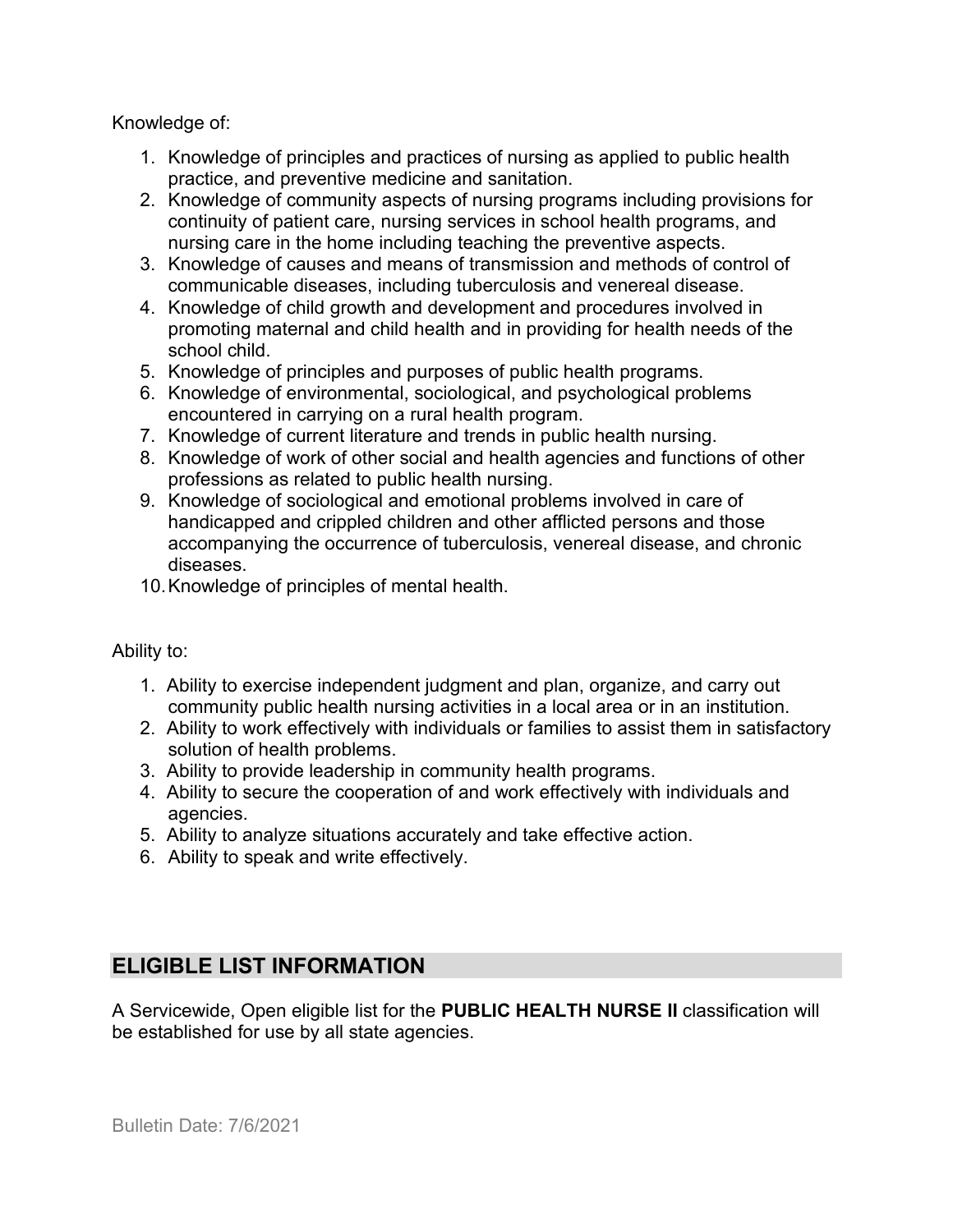The names of **successful** competitors will be merged onto the eligible list in order of final score regardless of exam date. Eligibility expires **12 months** after it is established. Applicants must then retake the examination to reestablish eligibility.

Veterans' Preference will be granted for this examination. In accordance with Government Codes 18973.1 and 18973.5, whenever any veteran, or widow or widower of a veteran achieves a passing score on an open examination, he or she shall be ranked in the top rank of the resulting eligible list.

Veterans status is verified by the California Department of Human Resources (CalHR). Information on this program and the Veterans' Preference Application (Std. form 1093) is available online at the following website:

<https://www.jobs.ca.gov/CalHRPublic/Landing/Jobs/VeteransInformation.aspx>

Additional information on veteran benefits is available at the Department of Veterans Affairs.

Career credits are not granted for examinations administered on an Open or Promotional basis.

## **PREPARING FOR THE EXAMINATION**

Here is a list of suggested resources to have available prior to taking the exam.

- 1. **Employment History:** Employment dates, job titles, organization names and addresses, names of supervisors or persons who can verify your job responsibilities, and phone numbers of persons listed above.
- 2. **Education:** School names and addresses, degrees earned, dates attended, courses taken (verifiable on a transcript), persons or office who can verify education, and phone numbers of persons or offices listed above.
- 3. **Training:** Class titles, certifications received, names of persons who can verify your training, and phone numbers of persons listed above.

## **TAKING THE EXAMINATION**

**Step 1. Submit your application following the instructions above.**

**Step 2. [Click on this link to take the Public Health Nurse II Examination.](https://www.surveymonkey.com/r/V7BJVFG)**

**Once your application has been received and it has been determined that you meet the Minimum Qualifications for entrance into the examination, your examination will be processed, and you will receive your exam results by mail within 4 – 6 weeks of the cut-off-date stated above.**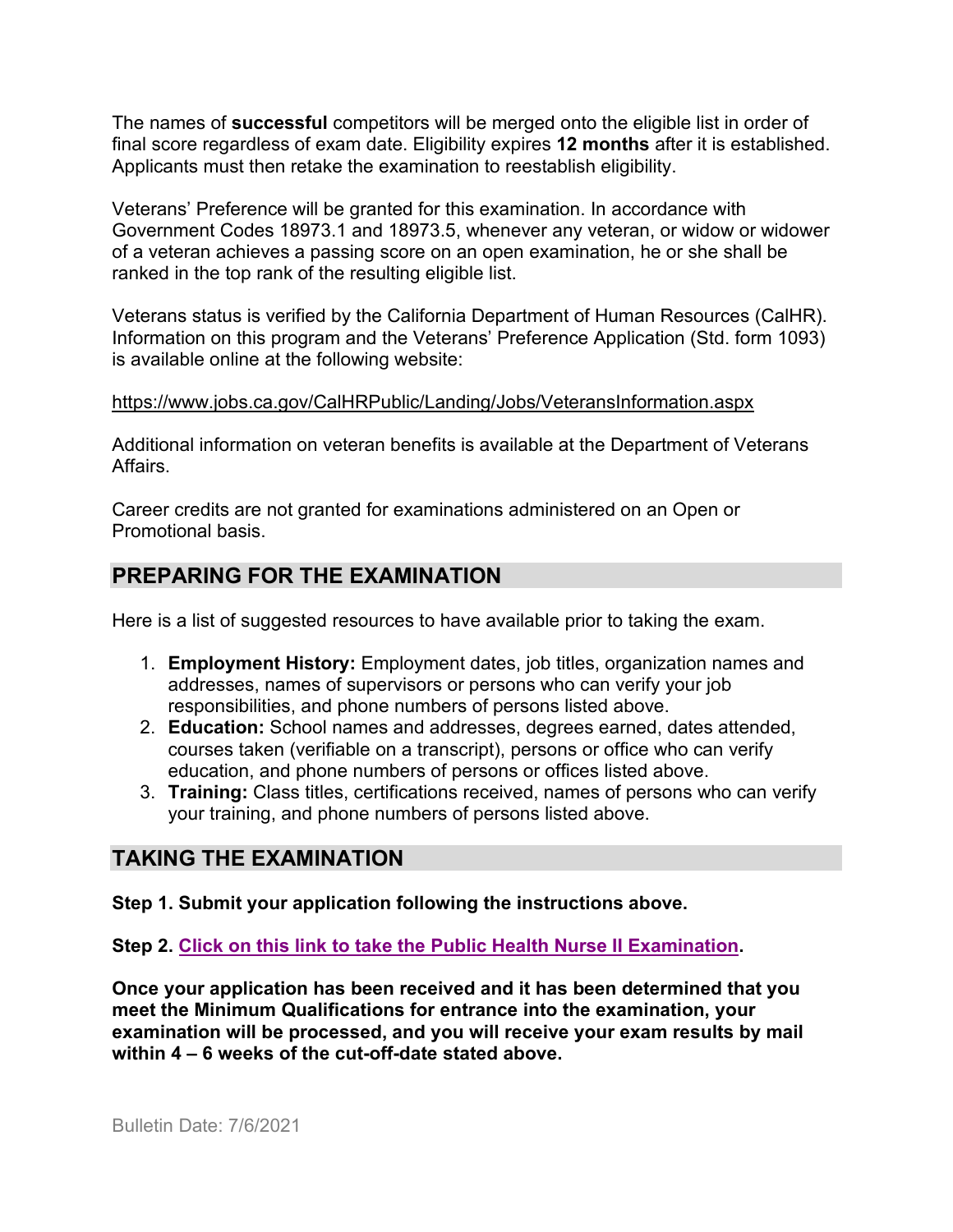### **TESTING DEPARTMENTS**

Department of State Hospitals

#### **CONTACT INFORMATION**

Questions relating to this exam should be directed to:

Department of State Hospitals Selection Services Unit Monday through Friday, 8am to 5pm (excluding State Holidays) Phone: 916-651-8832 Email: [PHN2Exams@dsh.ca.gov](mailto:PHN2Exams@dsh.ca.gov)

California Relay Service: 1-800-735-2929 (TTY), 1-800-735-2922 (Voice). TTY is a Telecommunications Device for the Deaf, and is reachable only from phones equipped with a TTY Device.

### **EQUAL OPPORTUNITY EMPLOYER**

The State of California is an equal opportunity employer to all, regardless of age, ancestry, color, disability (mental and physical), exercising the right of family care and medical leave, gender, gender expression, gender identity, genetic information, marital status, medical condition, military or veteran status, national origin, political affiliation, race, religious creed, sex (includes pregnancy, childbirth, breastfeeding, and related medical conditions), and sexual orientation.

#### **DRUG-FREE STATEMENT**

It is an objective of the State of California to achieve a drug-free State work place. Any applicant for State employment will be expected to behave in accordance with this objective, because the use of illegal drugs is inconsistent with the law of the State, the rules governing civil service, and the special trust placed in public servants.

#### **GENERAL INFORMATION**

Examination and/or Employment Application (STD 678) forms are available at the California Department of Human Resources, local offices of the Employment Development Department, and through your CalCareer Account at the following website:

#### **http://www.CalCareers.ca.gov/**

If you meet the requirements stated on this examination bulletin, you may take this examination, which is competitive. Possession of the entrance requirements does not